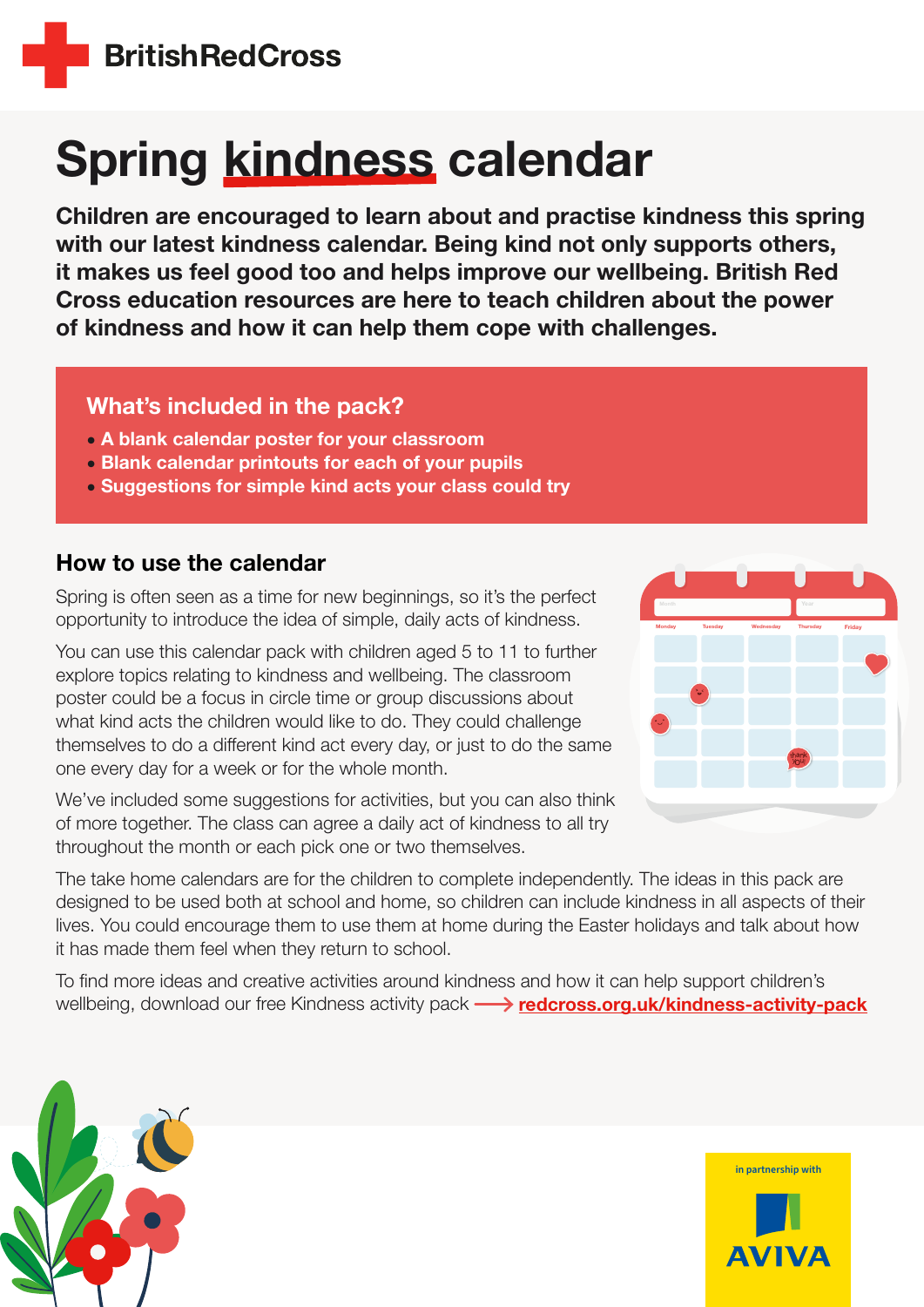## By completing the calendar activities, children will:

- identify ways to show kindness and consider the power of kind words
- discuss the meaning and importance of kindness and wellbeing
- practise using kindness in their everyday lives
- explain how we can help people feel better though kindness
- gain a sense of achievement as they fill in the boxes
- reflect on how it feels to be kind and make a kindness goal

## Introducing kindness

Kind acts are important as they help us to put kindness into action. A kind act goes a long way to making others feel supported and being kind to themselves encourages children look after their own wellbeing. Doing these daily acts can create a positive habit that they continue throughout their lives.

Introducing kindness to your class is simple. We've created a PowerPoint to use in assemblies or in a lesson with a story to start the kindness theme. Ask children what kindness means to them and how it makes them feel. They can then draw or write their ideas down and pin them around the calendar.

By including learners in the creation of ideas you can have fun together thinking of ways to be kind. Sharing ideas and drawing inspiration from social media and the news can also help stimulate ideas. Once the daily acts are decided, your class can try them out and record them independently on their own calendar. At the end of the month, you can look back together to see all they have achieved.

## Acts of kindness

Get inspired by the following kind acts, using them as a starter to think of your own ideas as a class. It's important to think about being kind to yourself as well as friends, family, your community, and the environment. We suggest either choosing one idea that children can do every day of the month, or one theme per week. The key is keeping it simple and giving them the opportunity to think about how the kind acts made them feel.

Remember that children should fill in their calendar whenever they have done their kind acts so it's good have something they can easily achieve each day. They can tick the box or colour in the illustration for the day on their calendar.

Safety is important. Make sure children have the help of a teacher or trusted adult to do their kind acts if needed.



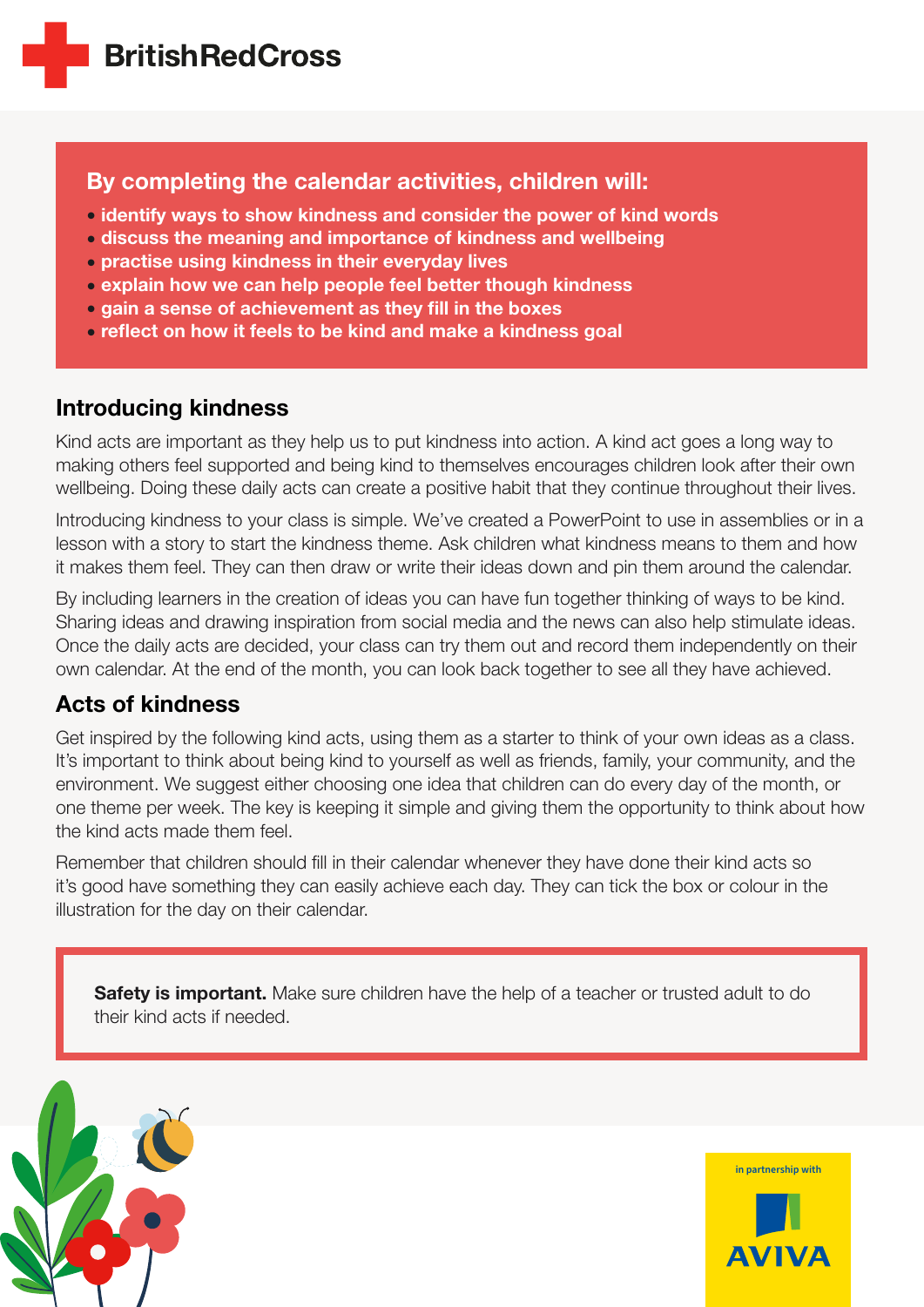## **BritishRedCross**

## Ages 5-7

We suggest thinking of one kind act that the whole class could do individually every day and agreeing it together. This makes it easy for children to mark their calendar each time they achieve it. You could also add some other kindness themed activities to lessons throughout the month.

#### Simple ideas for daily kind acts for yourself and others

- Encourage children to say thank you at least once a day when someone does something to help them. Little things can have a big difference.
- Ask children to spend five minutes each day thinking about three things they like about themselves.
- Each day, children could tell someone a school friend, sibling, or family member – something they like about them.

#### Ideas for other kindness activities to do during the month

- Being kind to body and mind. Get outside with your class or encourage children to take a walk with their family over the Easter holidays. Ask them to note down or draw things they see that remind them of spring and/ or make them feel happy (flowers, butterflies, lambs for example).
- Make a kind classroom promise together. What things could make your classroom a kinder place to be? Write them up or have the children draw pictures and pin them by your Spring kindness calendar as a reminder.

## Ages 7-11

You could encourage your learners to think of five kindness goals for the month. This could include being kind to yourself and others, practicing gratitude and doing kind acts in the community. Here are some ideas:

#### Simple daily kind acts for yourself and others

- Come up with a kindness pledge together as a class. What simple act can you all do every day to be kinder to others in your school.
- Help at home. Ask children to think about what they could do more of each day. Could they put their toys away or keep their bedroom clean for example?
- Encourage children to look after their body and mind everyday by getting plenty of sleep, exercising and eating healthy things. They could make a pledge to eat more of their favourite vegetables over the Easter holidays, for example – ticking off every time they achieve it.

#### Ideas for other kindness activities to do during the month

- Make and share homemade gifts or cards with a spring theme for friends and family.
- Ask your class to draw things they like doing that help them to be kind to themselves, such as listening to music or painting. Pin these up around the Spring kindness calendar as a reminder.
- Write a letter to someone and tell them what they mean to you.
- Could the class do something kind for the community together? Maybe arrange a litter pick or plant bee-friendly flowers in a school garden.